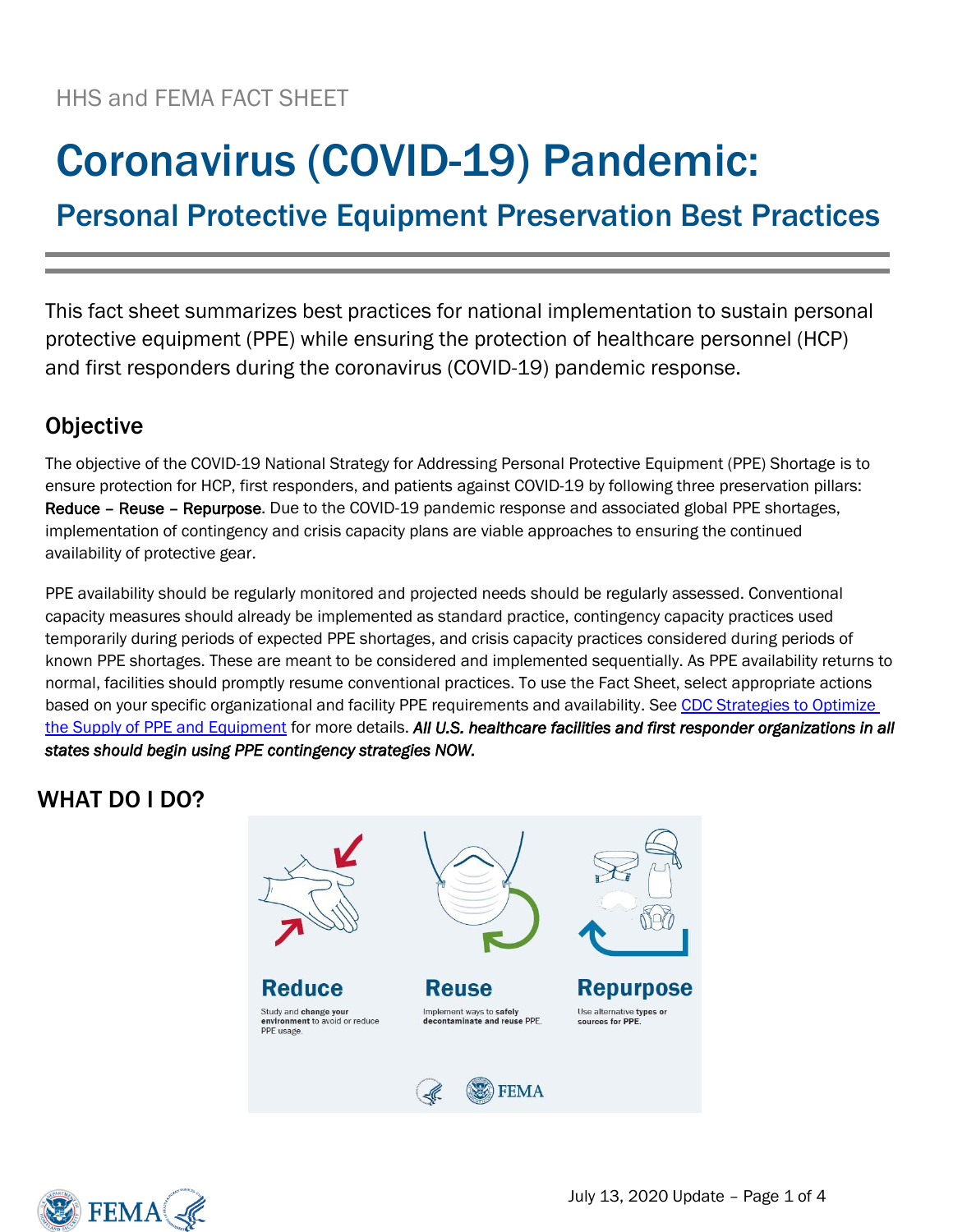## HOW DO I DO IT?

#### General Recommendations for Everyone

- Maintain social distancing.
- Focus on proper hand hygiene.
- Non-healthcare industries should make every effort to identify alternatives to medicalgrade PPE *(such as FDA-cleared N95 respiratory protection devices, surgical gowns, gloves, etc. that are critically needed by the Healthcare, Public Health, and Emergency Responder Sectors).* All industries should conserve medical PPE for providing medical care.
- If feasible, conduct interactions with patients and the general public outdoors or in large open spaces.

#### REDUCE usage rate of PPE

Conventional – Engineering and Physical Barriers

- Use barrier controls when possible to limit the need for PPE (e.g., polycarbonate/acrylic barriers, partially rolled up car windows for COVID interviews or testing).
- **Ensure ventilation systems are functioning properly.**
- Use of curtains between patients in shared areas.
- Use closed suctioning systems for airway suctioning for intubated patients.
- When clinically appropriate, place infusion monitors, vitals monitors, and ventilators outside of patient rooms, and utilize FDA authorized devices for remote monitoring to allow monitoring and management without entering the room.

Conventional – Work Practices, Administrative Changes, and Technology

- Implement source controls (e.g., patient masking).
- **EXTENDING** Limit visitor access and offer technology-based alternatives (e.g., video chat) for patient-family and other non-medical interactions and visits.
- **EXEDENT Incorporate auxiliary aids and services into technology-based alternatives such as tele-consultation,** internet-based interviews, or remote-camera based observation to achieve effective communication.
	- **EXECT** [American's with Disabilities Act \(ADA\) Requirements for Effective Communication.](https://www.ada.gov/effective-comm.htm)
- **■** Minimize number of people with, and frequency of, direct patient or general public contact.
- Cohort patients who are suspected of having COVID-19 or test positive for COVID-19.
- Consolidate activities to a single visit (e.g., meals, welfare checks, vitals checks, medication administration).
- Use automated or "no-contact" delivery of food and supplies.
- Modify supporting staff workflow (e.g., environmental services, food and nutrition) to limit PPE use.

#### Contingency – Personal Protective Equipment

- Understand your PPE requirements and burn rates and anticipate future needs.
	- **[CDC PPE Burn Rate Calculator](https://www.cdc.gov/coronavirus/2019-ncov/hcp/ppe-strategy/burn-calculator.html)**
- **Extend use-times of undamaged, non-visibly soiled PPE beyond single patient contact and other** conventional practice durations.
- See FDA considerations for conservation of surgical masks and gowns.
	- **[FDA Surgical Mask and Gown Conservation Strategies](https://www.fda.gov/medical-devices/letters-health-care-providers/surgical-mask-and-gown-conservation-strategies-letter-health-care-providers)**
	- **[FDA Medical Glove Conservation Strategies](https://www.fda.gov/medical-devices/letters-health-care-providers/medical-glove-conservation-strategies-letter-health-care-providers)**
- See OSHA guidance temporarily allowing enforcement discretion for certain provisions of the Respiratory Protection Standard (1910.134) and other OSHA guidance regarding PPE shortages

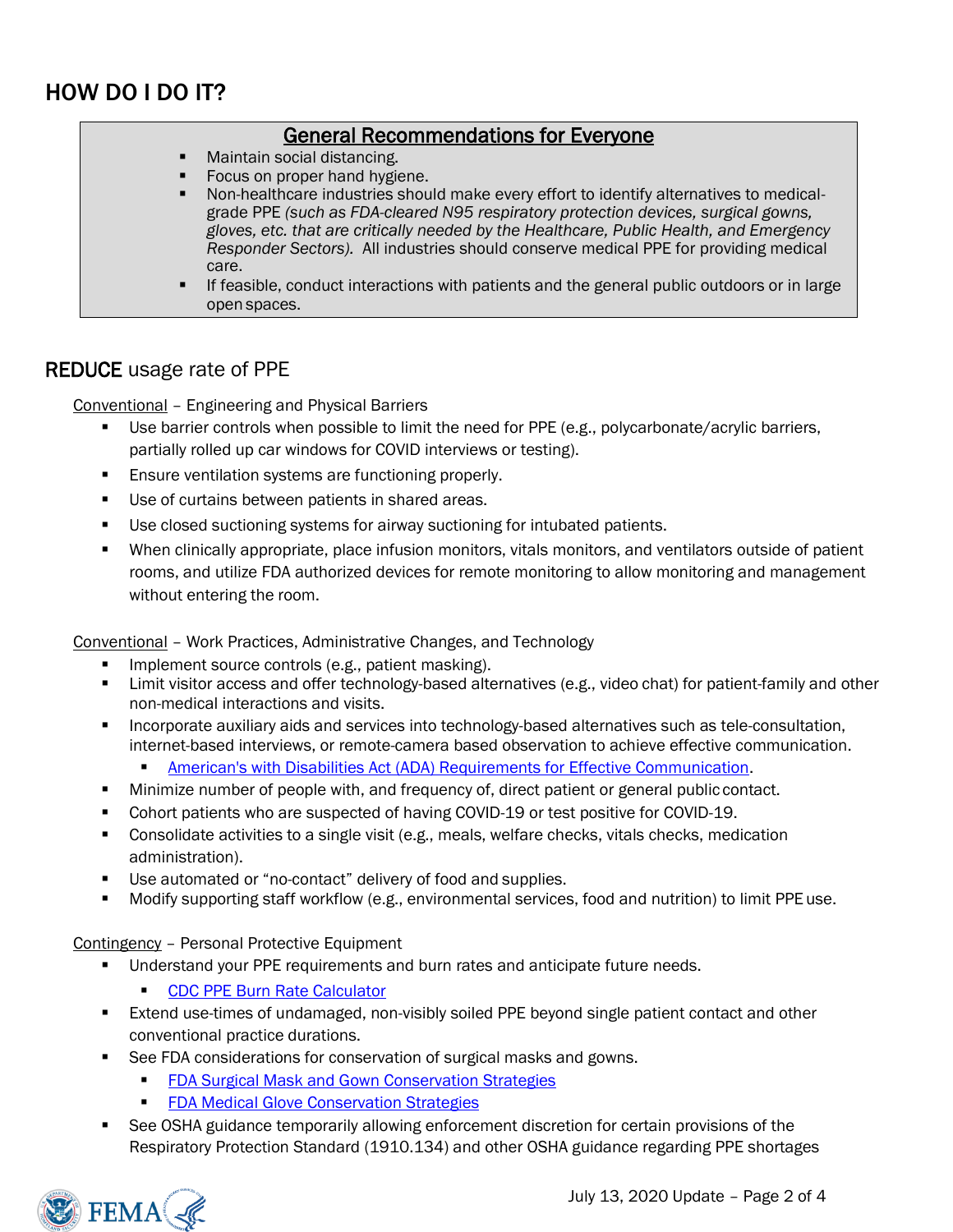during COVID-19 - [OSHA Safety and Health Topics: COVID-19.](file:///C:/Users/john.koerner/Desktop/OSHA%20Safety%20and%20Health%20Topics:%20COVID-19)

#### REUSE PPE through optimization, decontamination, and reuse procedures

Contingency – Decontamination and Storage for Crisis

**•** Consider decontaminating undamaged, non-visibly soiled FFRs for storage if needed later during crisis.

Crisis – Decontamination and Reuse

- **EXP** Implement expanded facility-based PPE reuse policies and procedures.
- Track "check in" and "check out" of certain PPE (e.g., gowns, surgical masks and respirators) designated for reuse (disposable gloves should not be reused). Each worker is provided specific PPE at the beginning of the shift. At the end of the shift, designated PPE is labeled, collected, cleaned, and stored forreuse.
- Implement guidance for decontamination and reuse of FFRs.
	- [CDC Guidance Decontamination and Reuse of FFRs](https://www.cdc.gov/coronavirus/2019-ncov/hcp/ppe-strategy/decontamination-reuse-respirators.html)
	- For large-scale decontamination of N95 FFR's consider using the following methods:
		- Industrial or facility-based vaporized hydrogen peroxide sterilization systems authorized by FDA.
			- [FDA Emergency Use Authorizations \(EUA\) for Decontamination](https://www.fda.gov/emergency-preparedness-and-response/mcm-legal-regulatory-and-policy-framework/emergency-use-authorization#covidppe)
			- [OSHA Enforcement Guidance for Decontamination of FFRs](https://www.osha.gov/memos/2020-04-24/enforcement-guidance-decontamination-filtering-facepiece-respirators-healthcare)
		- **■** Industrial or facility-based moist heat decontamination systems (NOTautoclaves) with demonstrated safety and efficacy.
		- **EXECT:** Facility-based ultraviolet germicidal irradiation (UVGI) systems with demonstrated safety and efficacy.
	- For low-volume or personal decontamination of N95 FFR's, consider using commercially available microwavable moist heat disinfection devices following manufacturer's instructions (e.g., do not put metal parts in microwaves).

### REPURPOSE alternate types and sources of PPE

Conventional - Use other NIOSH-approved respirators instead of N95 FFRs when respiratory protection is required. See [FDA EUA for other NIOSH-approved respirators.](https://www.fda.gov/media/135763/download) Examples include:

- Reusable powered, air-purifying respirators (PAPRs);
- Reusable air-purifying respirators (elastomeric half and full facepiece respirators);
- Other classes of disposable air-purifying particulate FFRs (e.g., P100).

Contingency - Seek alternative supplies of PPE.

- **Encourage community members to donate private stocks of PPE to your facility.**
- Seek PPE and other equipment from healthcare coalitions, individuals, and other sources, including businesses that are not active.
- Use commercial sources of industrial disposable coveralls, face shields, goggles, shoe covers, clear facemasks for hearing impaired, etc.

Crisis

- Use N95 FFRs beyond their expiration dates if certain conditions are met.
	- **EDC Considerations for Release of Stockpiled N95s Beyond the Manufacturer-Designated Shelf Life.**
- Use FDA authorized imported, non-NIOSH-approved disposable FFRs.
	- **FDA EUA for Imported, Non-NIOSH-Approved Disposable Filtering Facepiece Respirators.**
	- **[FDA EUA for Non-NIOSH-Approved Disposable Filtering Facepiece Respirators.](https://www.fda.gov/media/136664/download)**

## COMMUNICATE, COMMUNICATE, COMMUNICATE